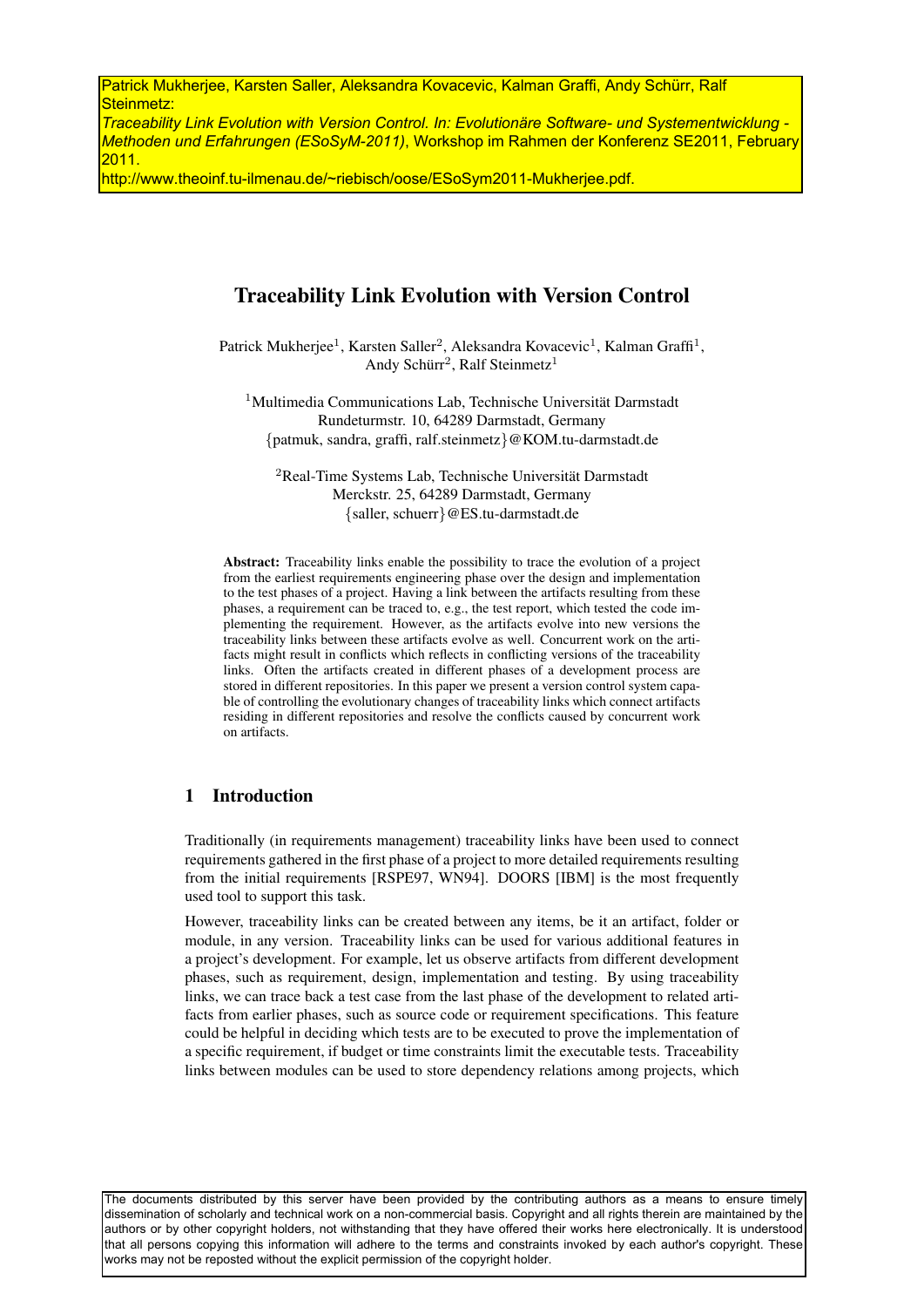enables configuration management to choose specific versions. For example, a project could link to another project, indicating the minimal needed version it depends on.

When using traceability links in a dynamic environment like software development, maintaining traceability links faces many challenges. This paper will focus on three main challenges:

- Traceability links between artifacts should evolve along with the connected artifacts. Like with artifacts this evolution should be tracked, to be able to retrieve the correct state of a traceability link which connects specific versions of artifacts. We present how to overcome this limitation in Section 3.1.
- When storing traceability links in one central place, like most supporting tools do, this place becomes a bottleneck for users which want to access any traceability link, even if the accessed links connect different artifacts. We discuss our approach to overcome this challenge in Section 3.2.
- Often the artifacts created in different phases or by teams in different locations of a development process are stored in different repositories. Our solution to this problem is presented in Section 3.3.
- Concurrent work on connected artifacts might result in conflicts on connecting traceability links. We focus on our solution to this challenge in Section 3.4.

Our approach to maintaining traceability links is integrated in our fully decentralized version control system PlatinVC [Muk10], which is presented in Section 2. Section 3 details how the evolutionary changes of traceability links are handled. We discuss related approaches in Section 4 and close with a conclusion in Section 5.

# 2 Background: Version Control System PlatinVC

With evolving artifacts in software development a user expects traceability links to be versioned too, to enable all advantages of version control: retrieving an old state of the work to correct mistakes or managing possible conflicts occurred by concurrent work. Version control systems provide the ability to store all changes on artifacts and allow access any instance in the timeline of an artifact later. In this Section we present PlatinVC, a version control system that tracks the evolutionary changes of both, artifacts and the corresponding traceability links between them. In order to understand our approach, we summarize necessary background information about PlatinVC [Muk10].

PlatinVC represents, as a fully decentralized version control system, an opposite approach to the most commonly used client-server based version control systems that rely on a centralized machine to store and manage all artifacts of a project. The obvious drawbacks involved by utilizing an intermediary central server to exchanges and store created versions is having a single point of failure, a central ownership and vulnerability, scalability issues, and increased synchronization as well as communication delays. These drawbacks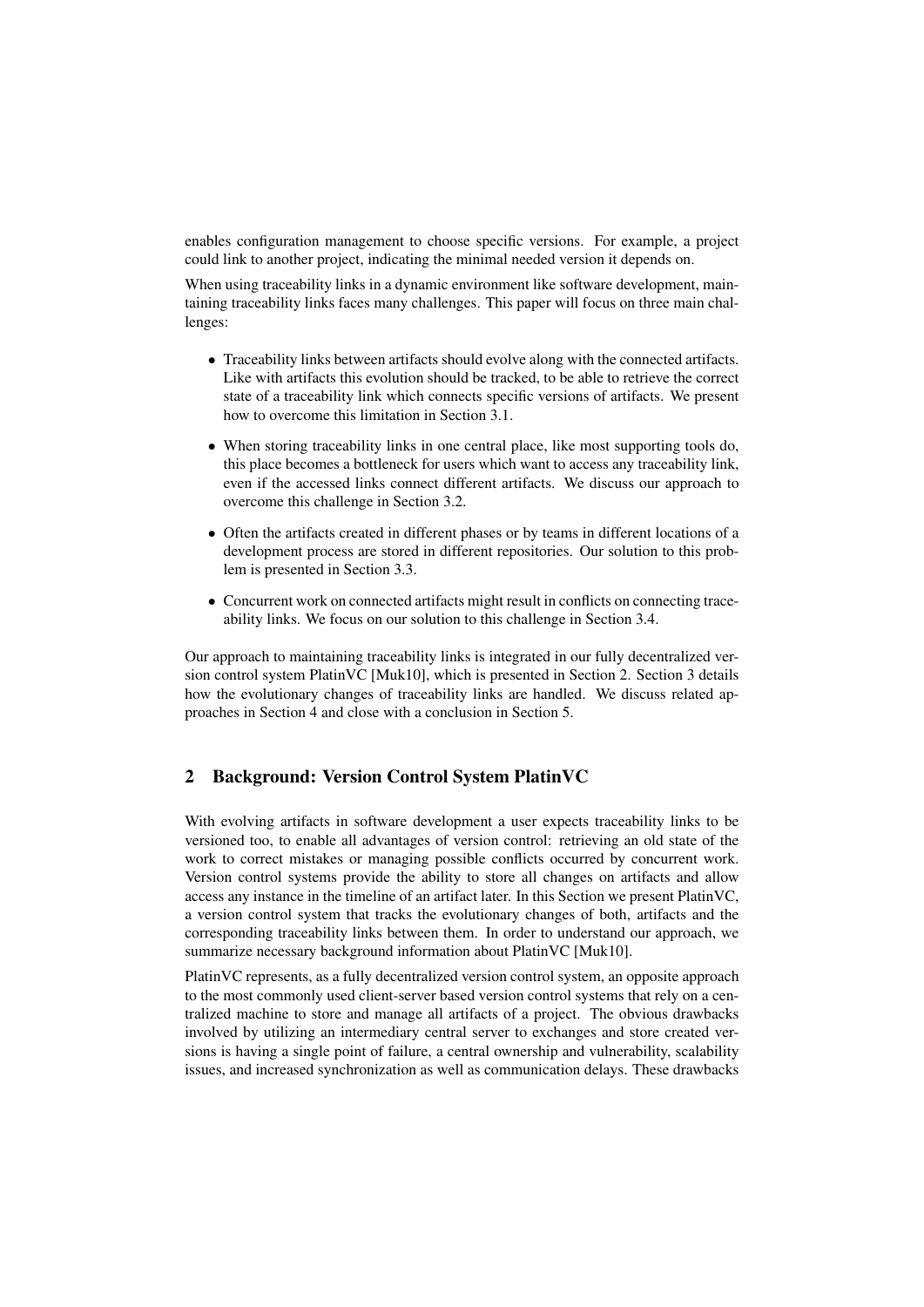

Figure 1: Sharing and retrieving versions using PlatinVC

are even more emphasized when projects are developed in a globally distributed manner [MKBS08]. Many popular global software projects switched to the emerging distributed version control systems, demonstrating the urgent need for a more suitable version control system. However, distributed version control systems, like, for example, Git [HT] or Mercurial [Mac] lack the global view of centralized systems, where developers do not have to care with whom they exchange their modified artifacts.

The basic features for version control are provided by Mercurial [Mac], the automatic exchange of new versions is carried out by the peer-to-peer middleware implementation FreePastry [FP]. PlatinVCs algorithms care about whom to send and from where to retrieve updates, like presented in Figure 1. Each participating computer, presented as yellow cycle on the circle and called peer, stores the whole repository in form of a mercurial repository. Using the key based routing mechanism  $[DZD^+03]$  a peer is responsible for any folder, whose hash value calculated using the folders name is similar to the peers identifier (see also [Muk10, MLTS08]. A responsible peer stores the latest versions of all artifacts residing in the folders it is responsible for. If any of these artifacts get updated the resulting snapshot is stored by the responsible peer. When peer retrieves the latest snapshot of all artifacts in a project, PlatinVC delivers them involving the minimum number of responsible peers needed. As the share and retrieve operations work transparent a user experiences the exchange of new versions as if he where communicating with a central repository, called virtual global repository in Figure 1. In this repository several modules can be stored, which consist of artifacts that are versioned using a snapshot. All files are in fact stored by each peer, most likely outdated. The latest snapshots of the artifacts in a folder are stored by its responsible peer, replicated to its direct neighboring peers. Only the peers, whose users retrieved the latest snapshot while no new snapshot was shared, have the latest version of all files.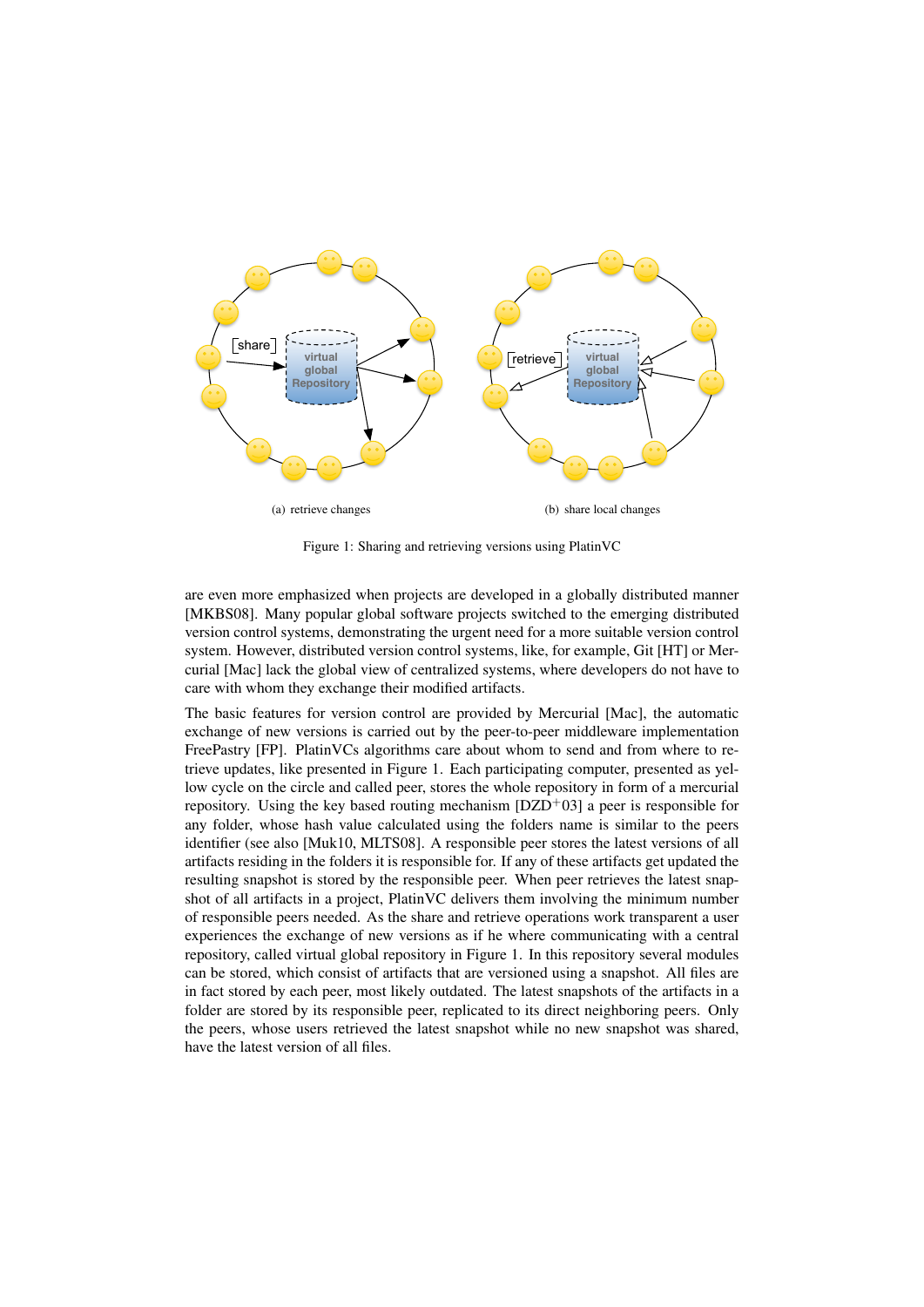Despite of its decentralized, peer-to-peer nature, PlatinVC still achieves the complete system view of centralized systems, while overcoming their drawbacks  $[GKM^+07]$ . All workflows of existing version control systems, centralized or distributed, are supported. PlatinVC even supports a hybrid setup, where other version control systems can interoperate, using PlatinVC as a mediator. Moreover, it introduces an automatic isolation of concurrent work, which separates relevant and required updates from possibly unneeded ones. In this way, branches are only created when necessary. The evolutionary changes of links between files, which can be enhanced by any attributes, are also tracked. That extends snapshot-based version control to other purposes, e.g. traceability of software artifacts. PlatinVC is an alternative to current version control systems, as industry proven components for the most critical parts of the system were reused, and own developed parts where evaluated following  $[KKM^+07]$ .

# 3 Versioning and Maintaining Traceability Links

Enabling evolution of traceability links rise many questions, which we answer in this Section:

- 1. How to store them? (Section 3.1)
- 2. Where to store them? (Section 3.2)
- 3. What to do when artifacts created in different phases of a development process are stored in different repositories? (Section 3.3)
- 4. What to do when the linked artifacts change, how to version traceability links and how to resolve concurrent updates on linked artifacts? (Section 3.4)

Answering these questions, we present our approach to the evolution of traceability links in the fully decentralized version control system PlatinVC.

### 3.1 Structure and Form of Traceability Links

A traceability link can be created between any artifacts, folders or modules. A traceability link in PlatinVC can connect any number of items. For each connected item a companion file is created. It has a generic name formed by the "." prefix (to hide the file in unix-like operating systems), the linked item's name and the suffix "<-linkfile". This companion file is stored along with the corresponding artifact, or, in the case the item is a folder, in the folder and in the case it is a linked module, in the module's topmost folder. The companion file contains the names of *links*, which includes the actual information stored by a traceability link. These entries express that a link exists and serve as an index to find the link documents. No further information is stored here. Thus we avoid updating multiple files if a traceability link is changed.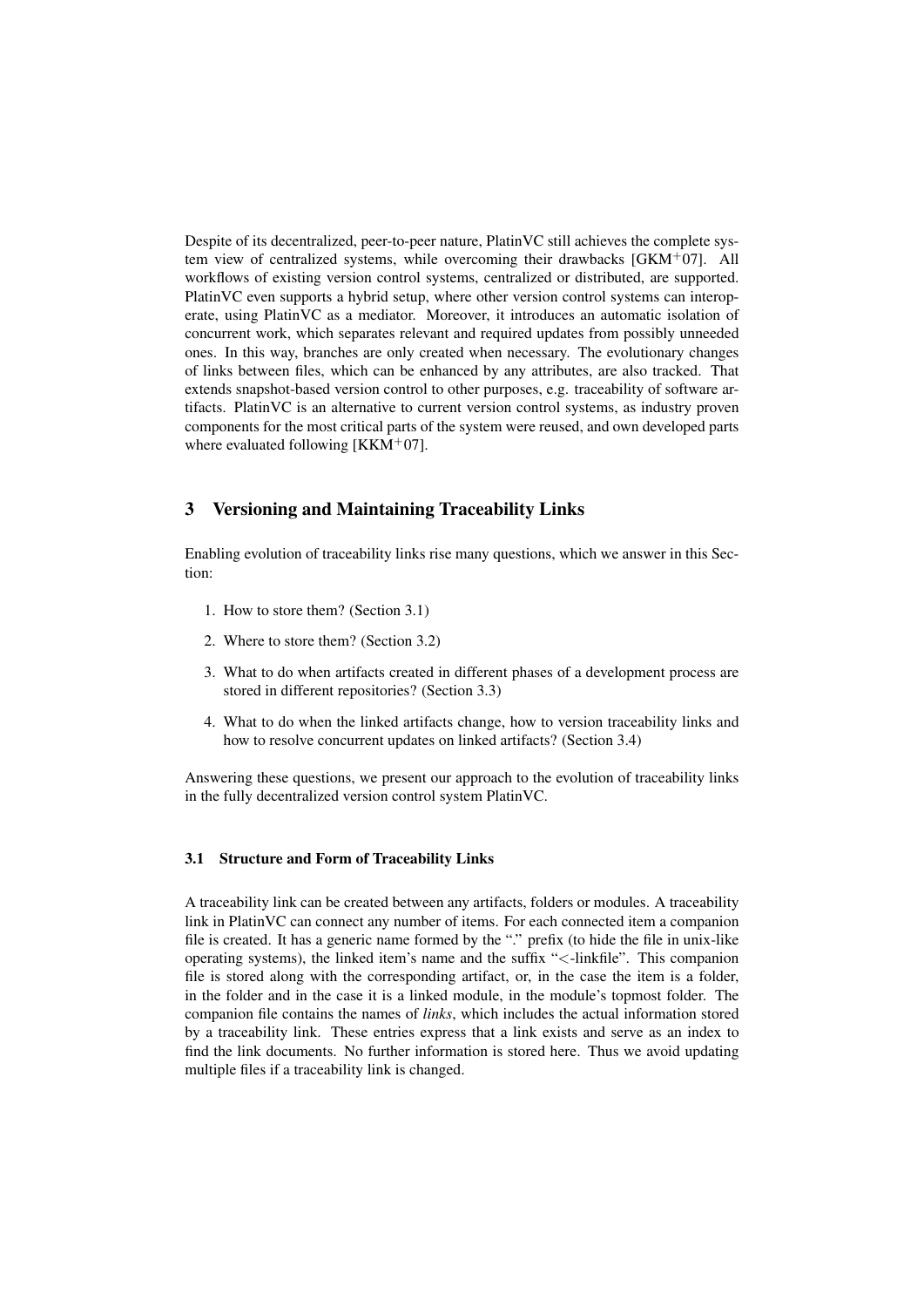```
\langle?xml version="1.0" encoding="UTF-8"?>
\langlelinkType>DesignToCode\langlelinkType>
\langlestatus>active\langle/status><links>
\left( \ldots \right)\langlelink partner="A">
                      <validFrom>3.4</validFrom\langle direction>from\langle/ direction>\langle relation > derived\langle / relation >( \ldots )< other Attribute > something < / other Attribute >
           \langle/link>
           \langlelink partner="B">
                      \langlevalidFrom>1.8\langle/validFrom>\langle direction>to\langle/ direction>\langlerelation>derived\langle/relation>( \ldots )< other Attribute > something < / other Attribute >
           \langle / link >(\ldots)\langle/links>
```
Listing 1: Exemplary traceability link file *A*<*-link-*>*B*

For each traceability link a link document is created, named with a arbitrary name.

If, for example, an artifact named *A* is connected with a traceability link to an artifact named *B*, there exist the following files: In the same folder where *A* is stored a companion file named *.A*<*-linkfile* is created. it contains the sole entry "A<-link->B". Next to the artifact *B* a file *.B*<*-linkfile* is created with the same sole entry. All information of the traceability link are stored in the file *A*<*-link-*>*B*. Please note that the name can be any name, randomly created, created after a fixed scheme or assigned by a user.

The link document  $(A \leq -\text{link} > B$  in the previous example) is stored in a folder with the identical name (e.g.  $A \leq -\frac{link}{>}B/A \leq -\frac{link}{>}B$ ), which is stored in a folder named ".linkdocuments". This extra folder (with the identical name) is necessary to distribute the link documents among different responsible peers, as they are responsible for files in different folders, like explained above. If the link document connects items, which resides in the same module, this folder resides in the topmost folder of that module. If items of different modules are linked the folder is stored in the topmost folder of a third module, which is named after the modules names in which the linked items are stored in. The name is constructed by the modules names with "<-links->" in between. In the latter case the entry in the item's companion file is prefixed with this name.

An exemplary traceability link (link document  $A \leq -\frac{link}{\geq}B$  from the previous example) stored in PlatinVC is presented in Listing 1. A link document has two main parts. The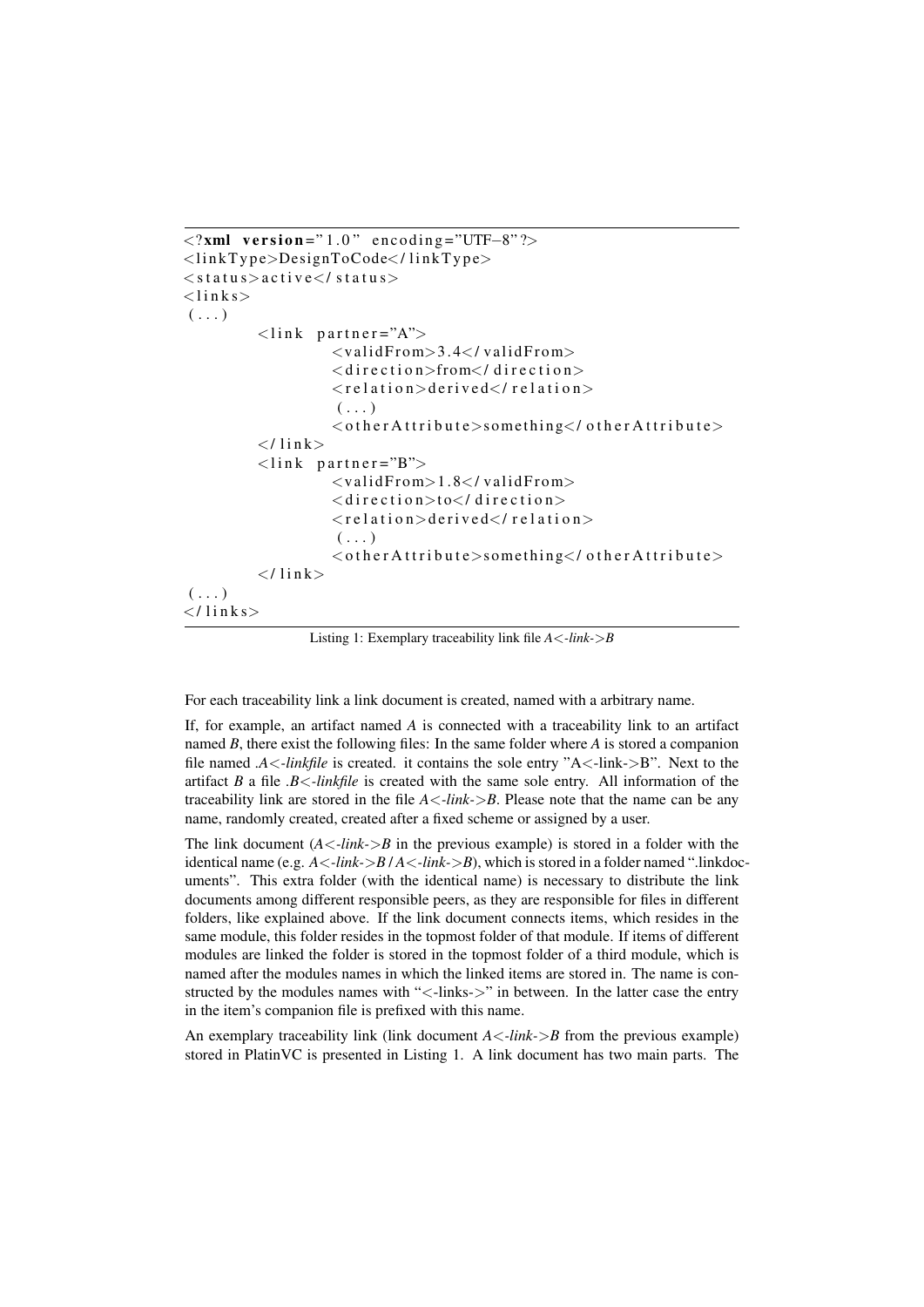first xml-tags can specify information about the link, like its type. Here anything related to the traceability link itself, but not specific to any artifact, can be stored. The child xmltags under <*links*> represent each the end of a link. Here the linked items are specified, by their name, version identifier and branch, if the latter is not the default branch. Any additional attributes belonging to the traceability link and specific to the linked item can be stored here as well.

A traceability link is valid for a specific version of the linked artifacts only. However, for the most projects it can be assumed that it is valid for later versions as well, until the link document is updated to a later version, which states new version identifiers for the connected artifacts. A link document can store any metadata about the connection of the linked items, such as integrity constraints, which can be evaluated to prove whether a connection is justified. This validation, however, is not handled by PlatinVC. The system PlatinVC does not control how links are interpreted, it merely tracks their concurrent evolution.

### 3.2 Distributed storage of traceability links

In opposite to solutions where the whole traceability link information for all files in a project are stored in a central place, the files containing this information (the link documents) are kept in a distributed storage implemented by PlatinVC. Following the key based routing mechanism  $[DZD<sup>+</sup>03]$ , the link documents are distributed among different maintaining peers (see also [Muk10]). If two different developers access traceability links, which connect a disjunct set of artifacts, they communicate (most likely) with two different peers. In the rare case, where one peer is responsible for both traceability links and is overloaded by requests, the responsible peer's replicating peers take over.

#### 3.3 Traceability links between different repositories

Often the artifacts created in different phases of a development process are stored in different repositories. This happens, when the staff working in one phase is different from the staff working in another phase, most often because they are employed by different companies. The challenge of maintaining traceability links along with the artifact evolution is even bigger when the repositories belong to different version control systems (e.g. subversion [Pil04], CVS [CVS], Mercurial [Mac]). Thus the requirements might be compiled by a traveling worker, in direct exchange with the customer, managed by a local version control system such as mercurial. The designers of company A create the software architecture, version controlled by CVS, while the developers of company B prefer Subversion for their source code. Lastly, the testers of a different company use their own CVS server to maintain the test reports.

As already explained in Section 2, PlatinVC is based on Mercurial which can use adaptors to many version control systems [O'S09]. Therefore, PlatinVC is capeable to handle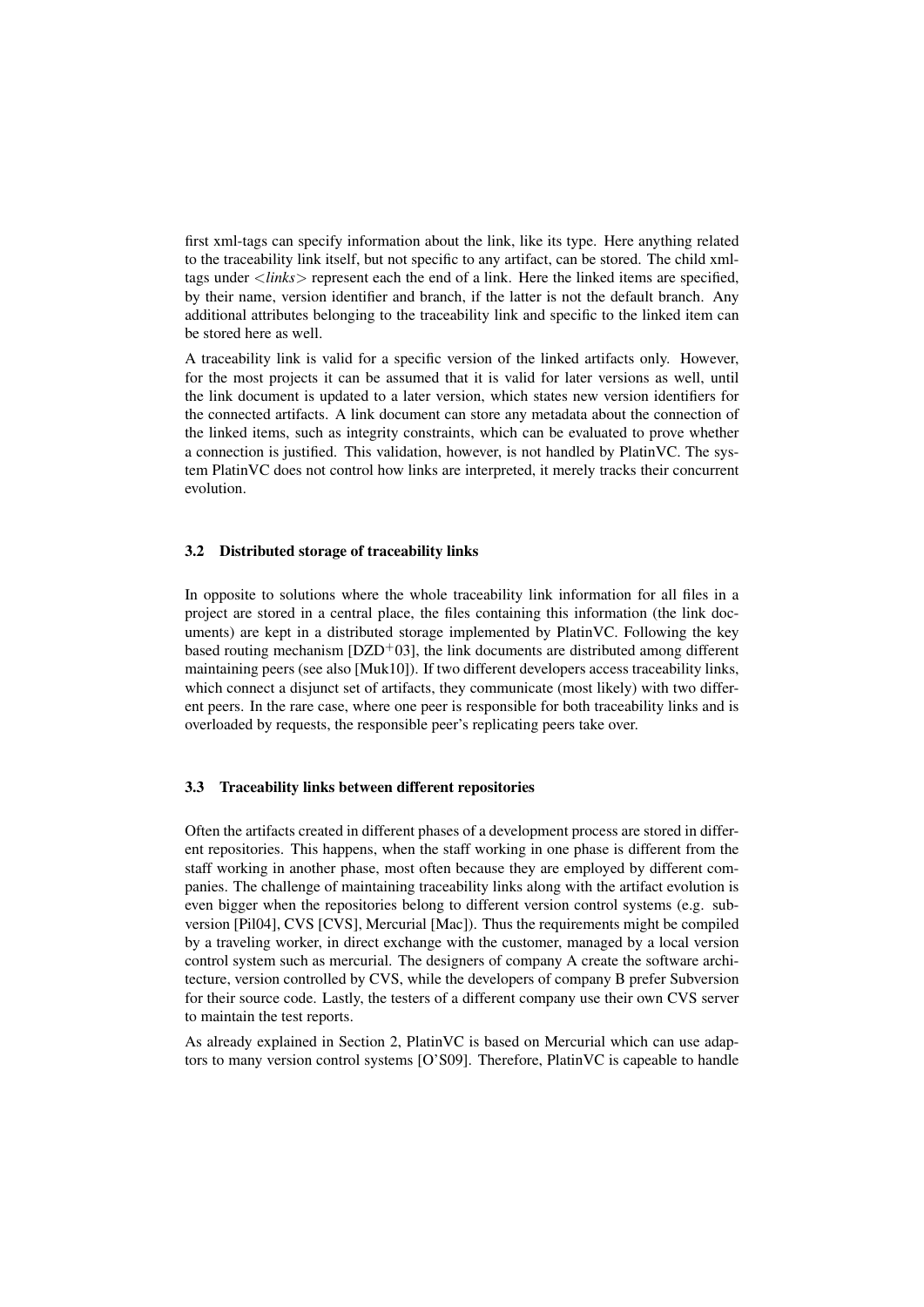

Figure 2: Concurrent updates on a linkdocument

several CVS and Subversion repositories at the same time.

#### 3.4 Concurrent updates on linked artifacts

Changing the information stored in a traceability link updates its link document to a new version. Pointing to a different version of a linked artifact changes the link document as well. As a convention a link should only point to more recent versions of the linked artifacts in an update. However, when two different developers first update a linked artifact and update the link document subsequently, without having the latest version created by the other developer, the link's versions cross each other, like depicted in Figure  $2(a)$ .

Figure 2(a) illustrates an exemplary situation. The left column represents five versions of artifact "A", the right column four versions of a linked artifact "B", and the arrows in between represents the versions of the linking document (representing a binary traceability link). The version of both artifacts are created by different users. Alice works on "A" and Bob on "B". First Alice creates the artifact "A" and links it to version a of artifact "B". She updates "A" to version 2, updates the link to version 2a, and repeats the same process later to create version 3 of artifact "A" and version 3a of the link document. The versions 1a, 2a, and 3a of the link document are represented with the solid arrow lines. Meanwhile Bob updates artifact "B" to the versions b, c, and d. He updates the link to connect version d of artifact "B" and version 2 of artifact "A", which is the latest version he fetched.

Alice created the version 3 of artifact "A" and updated the link from version 2a to version 3a at the same time when Bob created the versions b, c and d of the artifact "B" and updated the link form version 2a to 2d. Hereby a conflict in the traceability link's version history arose. This conflicting history is stored by PlatinVC in an unnamed branch (as illustrated in Figure 2(b)). Version 3a and 2d are both based on version 2a. This branch can be merged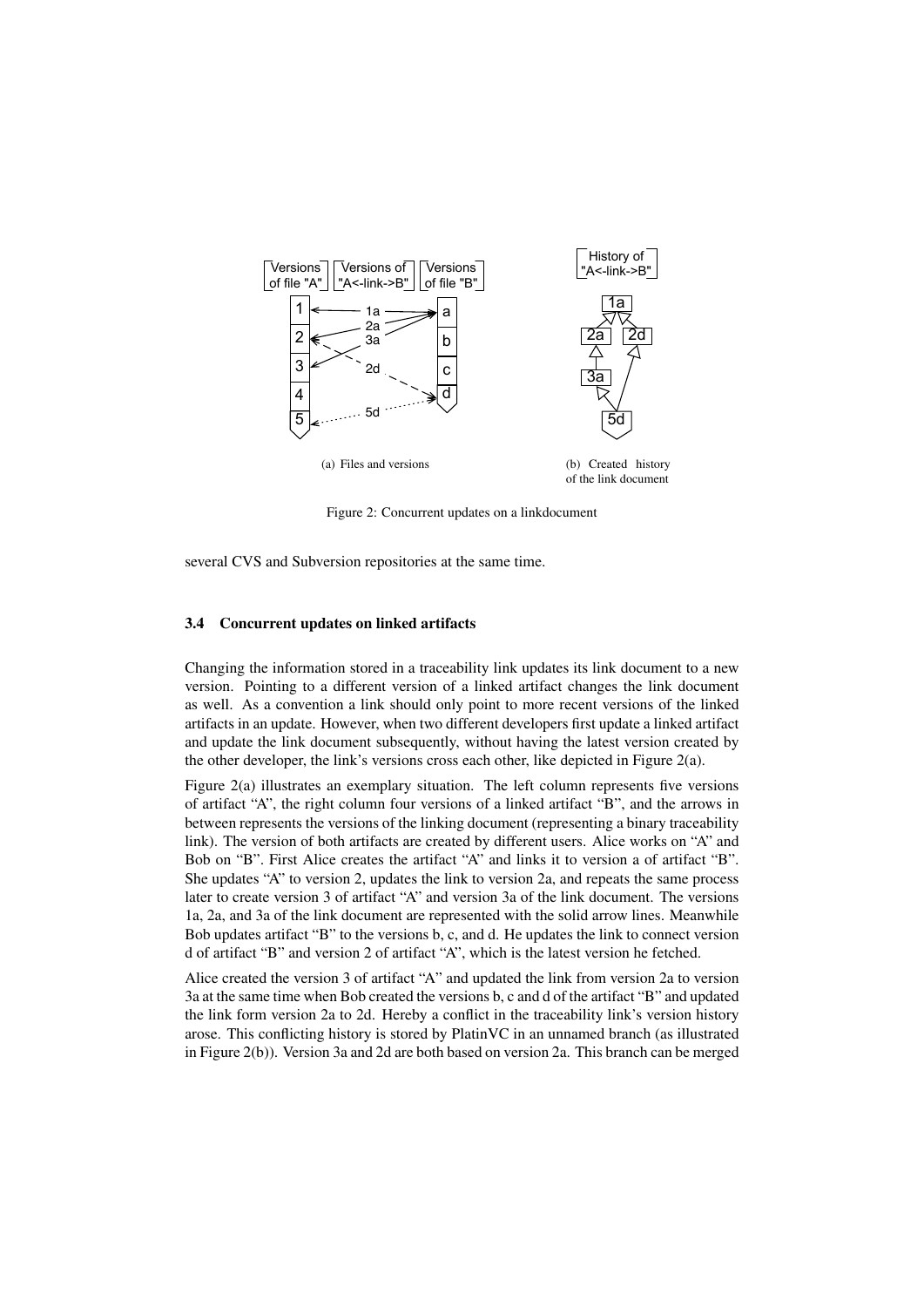by pointing to a more recent version of the connected artifacts. Thereby link version 5d can be based on 3a and 2d to merge the diverging history lines. To avoid unnamed branches, updated links should always point to the latest version of the linked artifacts. When the network is seperated into partitions this is not always possible immediately. We integrated the version control aware instant messenger ASKME [MKS08] in order to notify users of a detected conflict.

# 4 Related Work

Much effort has been spent in the research of traceability links. Most of the research handles the problem of recovering traceability links to identify semantic connections between source-code and documentation [MM03] [ACC<sup>+</sup>02] [NG06]. None of these approaches can handle the evolution of software projects over time. The links which are identified during the recovery process are valid only for a certain version of the software project. During the development, the software artifacts are changing constantly which is why simple methods for link recovery are not efficiently applicable.

An approach that is leveraging traceability link recovery methods to provide consistent and correct traceability links in an evolving environment is described in  $[JNC<sup>+</sup>08]$  by Hsinyi et. al. He describes TLEM, a automatic traceability link evolution management tool, that uses an incremental version of the Latent Semantic Indexing algorithm [yJNCD07] to re-evaluate traceability links after each change in an incremental fashion. The presented method re-uses all available information before a change is being triggered and only evaluates the impact of a change on the traceability. Therefore the costs of a full traceability link recovery is being avoided for every new version.

Another interesting approach to handle traceability links in evolving software projects is ArchTrace [MHW06]. Murta describes how a policy based system of rules can automatically manage traceability links between documentation and the corresponding sourcecode. Instead of reconstructing the traceability links after a certain amount of changes or time, ArchTrace updates these links after every commit operation from a user. ArchTrace is only capeable of maintaining existing traceability links, which means that they have to be created manually by the developers or by a traceability recovery method. The described approach uses a policy-based infrastructure to determine the according actions during an update of a software artifact. The policy rule-set has to be configured by the developer to be more accurate in the managing of traceability links. A conflict arises if more than one policy or no policy is triggered by an update. This has to be resolved manually by the developer. However, it may happen, depending on the configuration of the policies, that the wrong actions are triggered after an update (e.g. adding a new traceability link to another artifact) without any knowledge of the developer. The current implementation of ArchTrace only supports Subversion as version control system and has problems if the software architecture is branched.

A considerably different approach to handle evolving traceability links is described in [CHCC03] by Cleland-Huang et. al. This approach uses a scalable publish-subscribe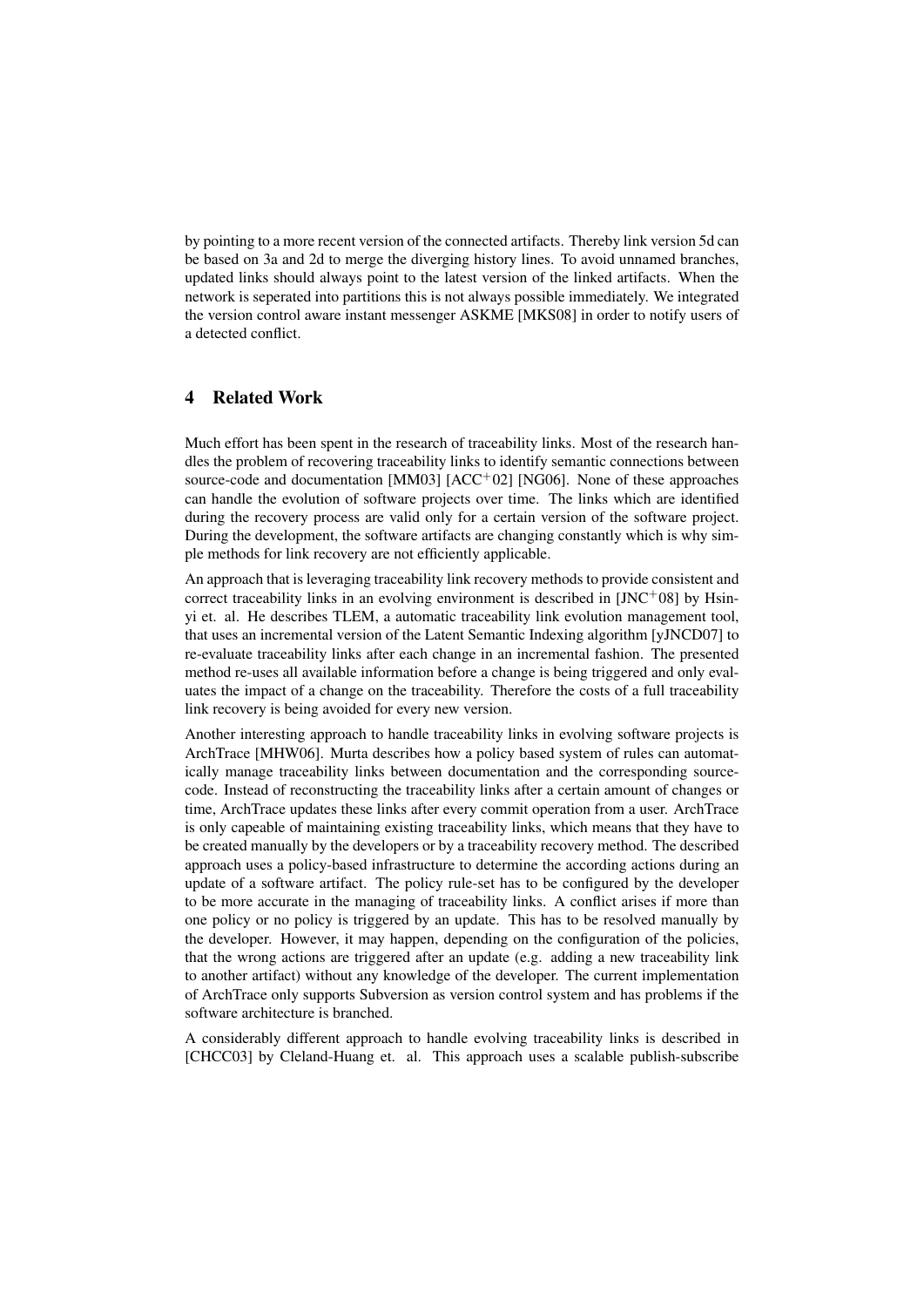paradigm to handle the traceability links by event-notification. Source-code and documentation are linked by publish-subscribe relationships where updated artifacts take the role of publishers and the depending artifacts take the role of subscribers. When e.g. a requirement changes all depending artifacts are notified by specific notification messages which contain detailed information about each update event to support the update process of depending artifacts. Thus, this approach tries to support the overall project management with a distributed project-wide process guidance system. The owners of an artifact which has been notified by a change event are being supplied with the necessary information to update the corresponding traceability links. Hence, the traceability links have to be maintained manually.

Existing approaches to maintain traceability links lack the possibility to operate in distributed environments and are therefore limited in their usability in globally distributed software development environments, in contrast to PlatinVC which was specifically developed for such environments. Operating in distributed environments also enables PlatinVC to maintain traceability links over several repositories. For example, the requirement documentation may be stored in a CVS repository and the source-code in SVN repository. In this case, the traceability links may be stored in a third, independent repository. By utilizing mercurial, PlatinVC is compatible to all version control systems which are compatible to Mercurial (e.g. Subversion or CVS). Another advantage of PlatinVC compared to the presented approaches, is its simplicity: Manual interaction is only needed, if two traceability links are created in parallel with conflict to each other. Both links are kept separately in two separated versions until the developer resolves this conflict.

## 5 Conclusion

Traceability links bring many advantages to the software development process and their evolution is important and a challenging task. In this paper we presented an approach to version and maintain traceability links in an even more challenging environment where all communication is fully decentralized.

PlatinVC enables the tracking for the evolutionary changes of traceability links between artifacts in different modules, even when stored by different version control systems. It handles and maintains updates of traceability links and their version history. Concurrent updates are handled automatically and a version history for each traceability link is maintained. However, there is currently no support for creating links automatically or assisted. Links can currently only be created automatically via Piki [MLS08], our peer-topeer based wiki engine.

In future our solution for tracking the changes of traceability links could be combined with a solution to create and change these links automatically. An approach as described in  $[K\ddot{o}n08]$  could be used to create or update links between artifacts (semi-)automatically, which could be stored in a decentralized fashion using PlatinVC. However, as a short term goal we strive to implement a distributed access control similar to the concept presented in [GMM<sup>+</sup>09] for the peer-to-peer social network *LifeSocial* [GGM<sup>+</sup>10].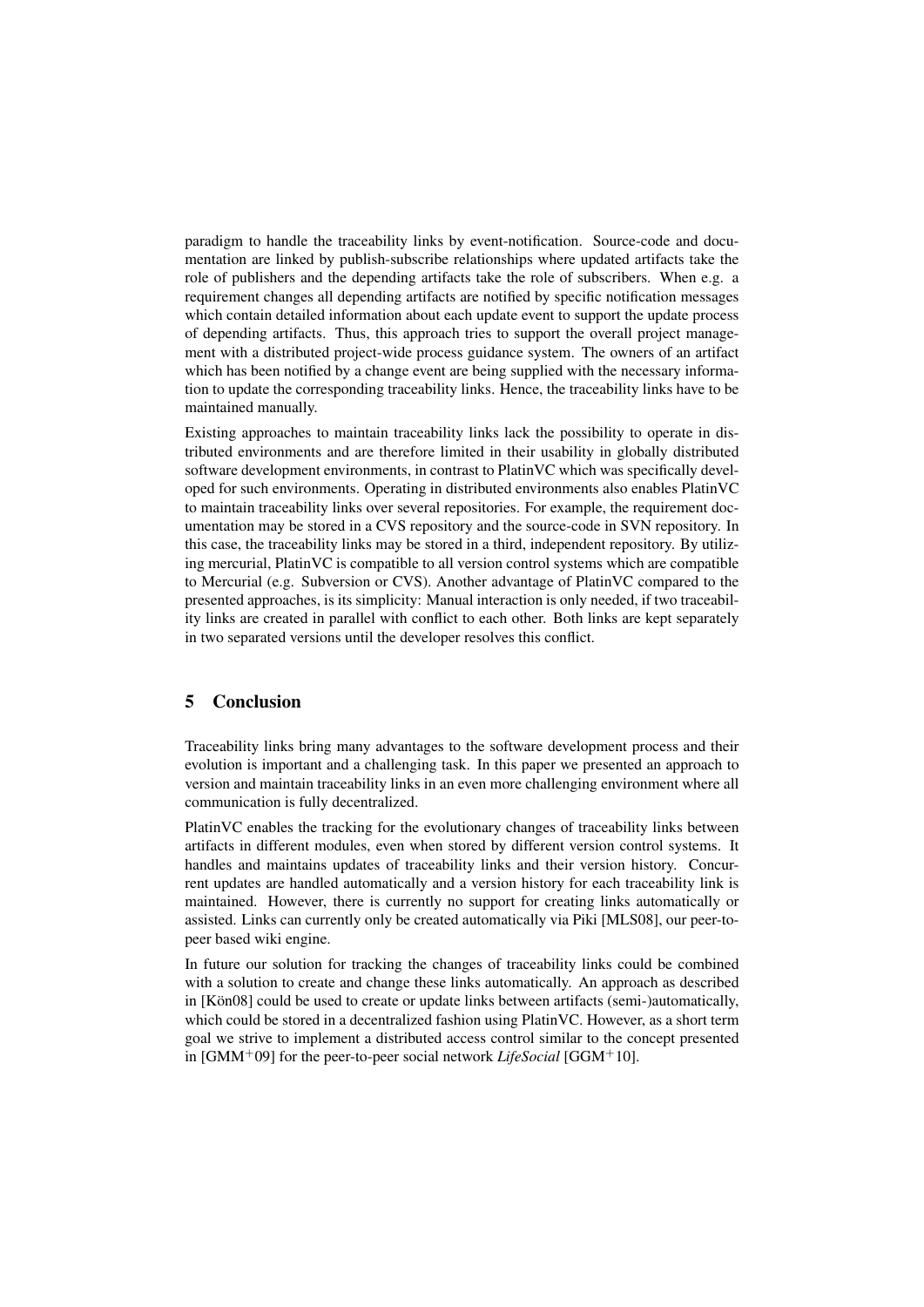#### References

- [ACC<sup>+</sup>02] Giuliano Antoniol, Gerardo Canfora, Gerardo Casazza, Andrea De Lucia, and Ettore Merlo. Recovering Traceability Links between Code and Documentation. *IEEE Trans. Softw. Eng.*, 28:970–983, October 2002.
- [CHCC03] Jane Cleland-Huang, Carl K. Chang, and Mark Christensen. Event-Based Traceability for Managing Evolutionary Change. *IEEE Trans. Softw. Eng.*, 29:796–810, September 2003.
- [CVS] CVS Concurrent Versions System. http://www.nongnu.org/cvs/.
- [DZD<sup>+</sup>03] Frank Dabek, Ben Zhao, Peter Druschel, John Kubiatowicz, and Ion Stoica. Towards a Common API for Structured Peer-to-Peer Overlays. In *Proceedings of the 2nd International Workshop on Peer-to-Peer Systems (IPTPS03)*, pages 33–44, February 2003.
- [FP] FreePastry. http://www.freepastry.org/FreePastry/.
- [GGM<sup>+</sup>10] Kalman Graffi, Christian Groß, Patrick Mukherjee, Aleksandra Kovacevic, and Ralf Steinmetz. LifeSocial.KOM: A P2P-based Platform for Secure Online Social Networks. In *Proceedings of the 10th IEEE International Conference on Peer-to-Peer Computing (P2P)*, pages 161–162, August 2010.
- [GKM<sup>+</sup>07] Kalman Graffi, Aleksandra Kovacevic, Patrick Mukherjee, Michael Benz, Christof Leng, Dirk Bradler, Julian Schroeder-Bernhardi, and Nicolas Liebau. Peer-to-Peer Forschung - Überblick und Herausforderungen. it - Information Technology (Methods *and Applications of Informatics and Information Technology)*, 49(5):272–279, September 2007.
- [GMM<sup>+</sup>09] Kalman Graffi, Patrick Mukherjee, Burkhard Menges, Daniel Hartung, Aleksandra Kovacevic, and Ralf Steinmetz. Practical Security in P2P-based Social Networks. In *Proceedings of the 34th Annual IEEE Conference on Local Computer Networks (LCN)*, pages 269–272, October 2009.
- [HT] Junio Hamano and Linus Torvalds. Git Fast Version Control System. http:// git-scm.com/.
- [IBM] IBM. Rational DOORS Requirements Management. http://www-01.ibm. com/software/awdtools/doors/.
- [JNC<sup>+</sup>08] Hsin-Yi Jiang, T. N. Nguyen, Ing-Xiang Chen, H. Jaygarl, and C. K. Chang. Incremental Latent Semantic Indexing for Automatic Traceability Link Evolution Management. In *Proceedings of the 2008 23rd IEEE/ACM International Conference on Automated Software Engineering*, ASE '08, pages 59–68, Washington, DC, USA, 2008. IEEE Computer Society.
- [KKM<sup>+</sup>07] Aleksandra Kovacevic, Sebastian Kaune, Patrick Mukherjee, Nicolas Liebau, and Ralf Steinmetz. Benchmarking Platform for Peer-to-Peer Systems. *it - Information Technology (Methods and Applications of Informatics and Information Technology)*, 49(5):312–319, September 2007.
- [Kön08] Alexander Königs. *Model Integration and Transformation A Triple Graph Grammarbased QVT Implementation*. PhD thesis, Real-Time Systems Lab (ES), Technische Universität Darmstadt, Germany, 2008. Supervisor: Andy Schürr.
- [Mac] Matt Mackall. Mercurial, a Distributed SCM. http://selenic.com/ mercurial/.